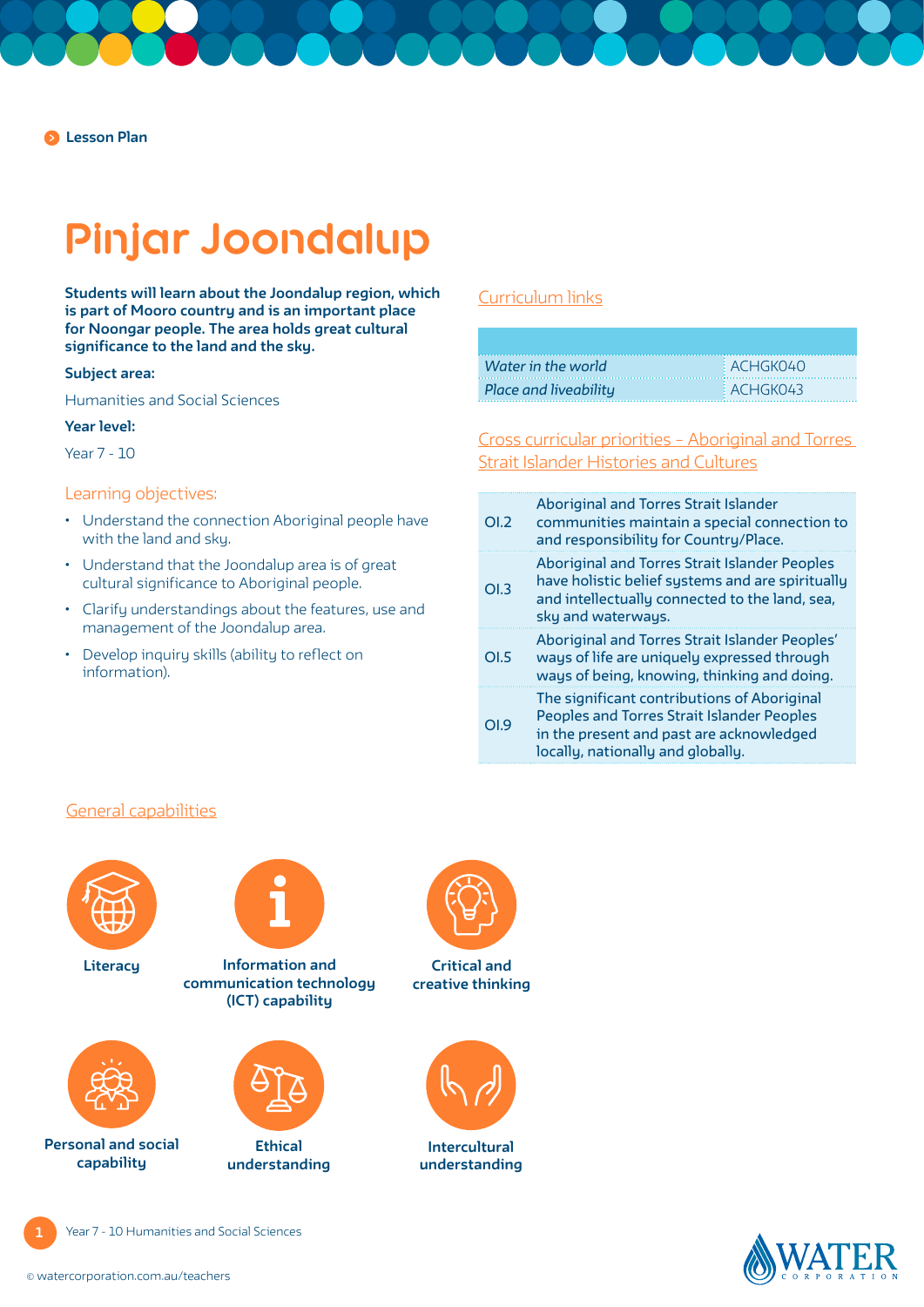## **The Charnock woman**

**Aboriginal people have always had a strong connection with the stars and constellations. There is one Noongar nyitting (dreaming) story that holds great importance for the Joondalup region. This is the story of the Charnock woman.**

**Students will research the importance of this story while completing the activity sheet.** 

### **Time required:**

1 hour

### Resources required:

- **• iPad or laptop per student**
- **• Activity page [Charnock](#page-4-0)**

### Preparation:

- 1. Print activity page [Charnock](#page-4-0) for each student
- 2. Ensure students have access to:
	- a. [The South West Aboriginal Land & Sea Council:](https://www.noongarculture.org.au/spirituality/)  [Kaartdijin Noongar](https://www.noongarculture.org.au/spirituality/)
	- b. [Walk with the Waugal 360 Web site](https://www.walkwiththewaugal.com.au/index.html)
- 3. Ensure students have previously viewed Walk with the Waugal [Lake Joondalup](https://www.watercorporation.com.au/Education/Water-in-Aboriginal-culture/Walk-with-the-Waugal-videos) video and completed the [Lake Joondalup comprehension sheet.](https://pw-cdn.watercorporation.com.au/-/media/WaterCorp/Documents/Education/Water-in-Aboriginal-culture/Comprehension-sheets/Lake-Joondalup---WIAC.pdf?rev=4aaed4d9fd8d425ba9b0e7edea1c040d)

### Steps:

- 1. As a class discuss with the students if they know of any Aboriginal stories linked to the sky?
- 2. Hand out activity page [Charnock for students to complete.](#page-4-0)
- 3. The story of the Charnock woman has a special connection with the Noongar people. Using Water Corporation's [Walk with the Waugal 360 website,](https://www.walkwiththewaugal.com.au/index.html) students are to identify and record the different types of flora located in each habitat.
- 4. Get students to answer the following questions in their student workbook:
	- a. Which flora is linked to Charnock Nyitting storu?
	- b. Why is this flora special to Noongar people?





**2** Year 7 - 10 Humanities and Social Sciences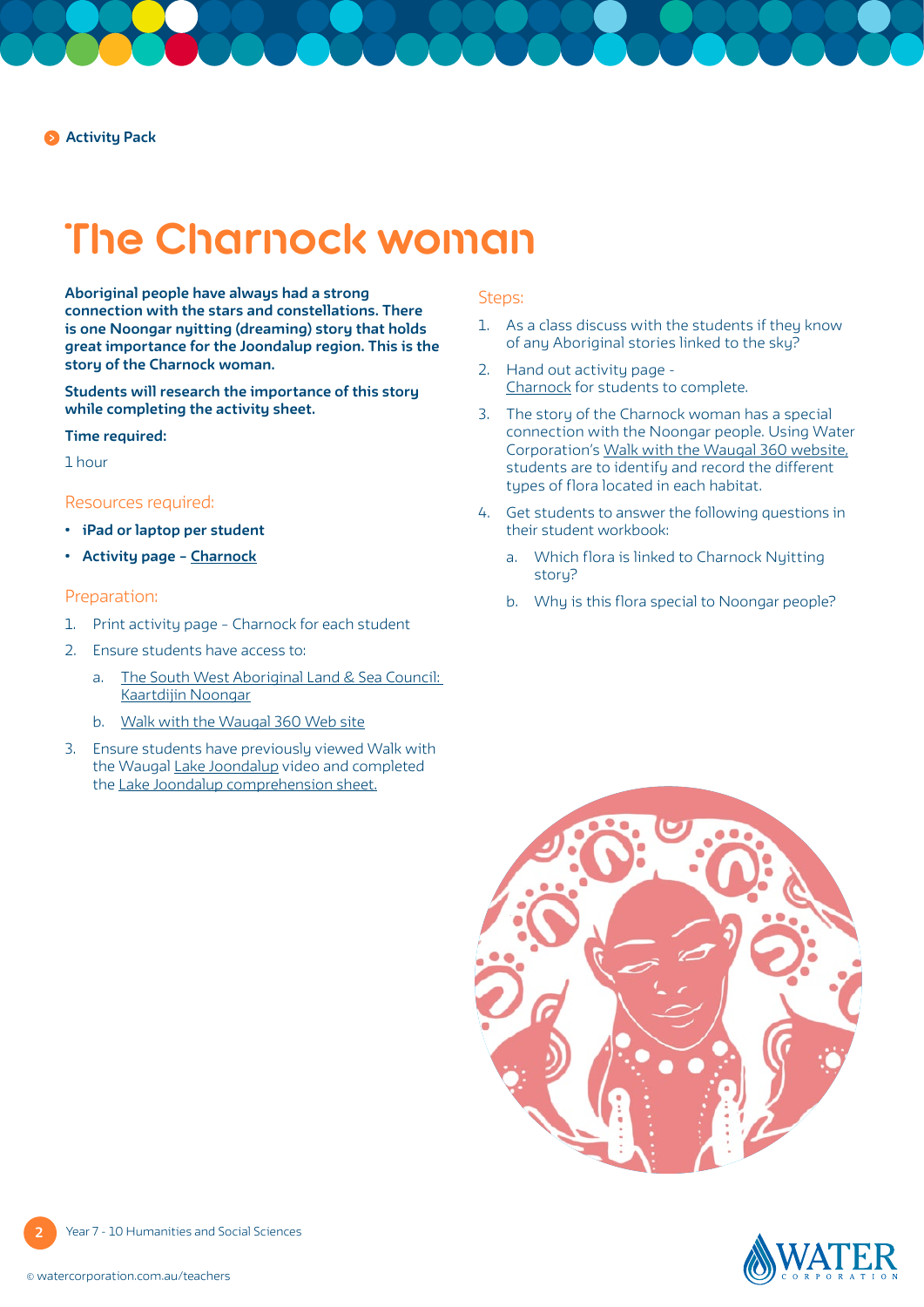# **Djinda nyitting (Star dreaming)**

**Aboriginal people have often been regarded as being the world's first astronomers. Knowledge about the sky, sun, moon and stars are embedded within the culture. Students will research and explore the significance astronomy has to Aboriginal people and create a brochure to illustrate their understanding.**

### **Time required:**

1 hour

### Resources required:

**• iPad or laptop per student**

### Preparation:

Ensure students have access to:

- 1. [Lucidpress](https://www.lucidpress.com/pages/examples/free-brochure-maker-online)
- 2. [Seven sisters](http://www.personally-selected-aboriginal-art.com/seven-sisters.html)
- 3. [Kindred skies](https://www.sbs.com.au/nitv/nitv-news/article/2017/04/10/kindred-skies-ancient-greeks-and-aboriginal-australians-saw-constellations-common)
- 4. [Bunjil the creator](https://www.bendigosds.vic.edu.au/uploaded_files/media/bunjil_the_creator.pdf)

### Steps:

- 1. As a class discuss
	- a. What is astronomy?
	- b. What are constellations?
	- c. Have you seen or heard of any constellations? If so which ones?
	- d. Do you know of any Aboriginal astronomy/ dreaming stories?
	- e. Why do you think Aboriginal people had Nyitting (dreaming) stories?
- 2. Students research an Aboriginal astronomy story, and then create a brochure using [Lucidpress.](https://www.lucidpress.com/pages/examples/free-brochure-maker-online) Here are some astronomy story suggestions:
	- a. Emu in the sky
	- b. [Seven sisters](http://www.personally-selected-aboriginal-art.com/seven-sisters.html)
	- c. [Kindred skies](https://www.sbs.com.au/nitv/nitv-news/article/2017/04/10/kindred-skies-ancient-greeks-and-aboriginal-australians-saw-constellations-common)
	- d. Brothers Yuree & Wanjel
	- e. The three brothers-Wangkumara people
	- f. [Bunjil-](https://www.bendigosds.vic.edu.au/uploaded_files/media/bunjil_the_creator.pdf) eagle
- 3. Include in the brochure:
	- a. The name of the Aboriginal story
	- b. A summary of the story
	- c. An image of the constellation the story represents
	- d. What Aboriginal group does this story belong to?
	- e. Is there more than one Aboriginal group this story belongs to?
	- f. Are there other cultures around the world that have stories about this constellation? If so, what is the name they give to this constellation?
- 4. Students will share their brochure with the class.

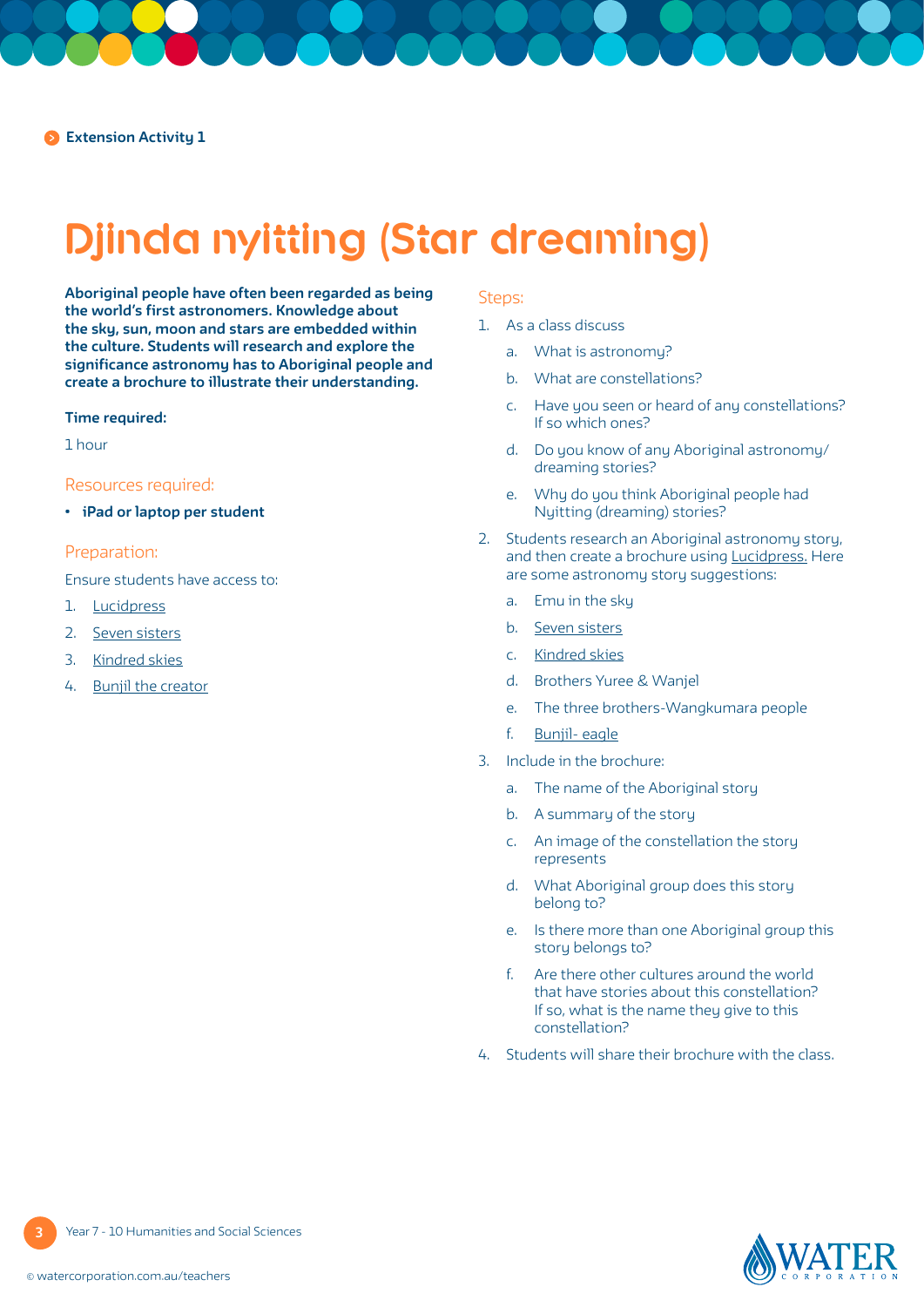## **Art as an expression**

**Students will consolidate their understanding of Aboriginal astronomy to create an original art piece that is reflective of a constellation.**

#### **Time required:**

1 hour

### Resources required:

- **• iPad or laptop per student**
- **• Various art mediums such as paint, canvas, chalk, markers, twigs, sand, dirt**

### Preparation:

Ensure students have access to the following:

- 1. [Seven Sisters](https://japingkaaboriginalart.com/articles/star-dreaming-seven-sisters/)
- 2. [Aboriginal art aims fo](https://www.australiangeographic.com.au/topics/history-culture/2014/11/aboriginal-art-aims-for-the-sky/)r the sky
- 3. [Skatelescope](https://www.skatelescope.org/shared-sky/virtual-gallery/)



### Steps:

- 1. Review the information gathered from the previous lesson.
- 2. Students work to create an original art piece that compliments their constellation story. The artwork should have meaning and depth because they are inviting the viewer on a journey which tells a story.
- 3. Students are to express their artwork creatively using available materials. They can use natural materials found from the environment or create a simple painting if they desire. Some of the materials they might like to choose from but not limited to are:
	- a. Paint
	- b. Dirt
	- c. Cloth
	- d. Sand
	- e. Twigs
	- f. Markers
	- g. Chalk
- 4. Students are encouraged to be as creative as possible in presenting their original art piece. Here are some examples and ideas of artwork that is reflective of the sky:
	- a. [Seven Sisters](https://japingkaaboriginalart.com/articles/star-dreaming-seven-sisters/)
	- b. [Aboriginal art aims for the sky](https://www.australiangeographic.com.au/topics/history-culture/2014/11/aboriginal-art-aims-for-the-sky/
)
	- c. [Skatelescope](https://www.skatelescope.org/shared-sky/virtual-gallery/)
- 5. Students write a summary of their art piece that includes the following:
	- a. What is the constellation they painted and is there cultural significance to Noongar people?
	- b. Why they chose those elements to create their piece?
	- c. What is the story they have created through their art?

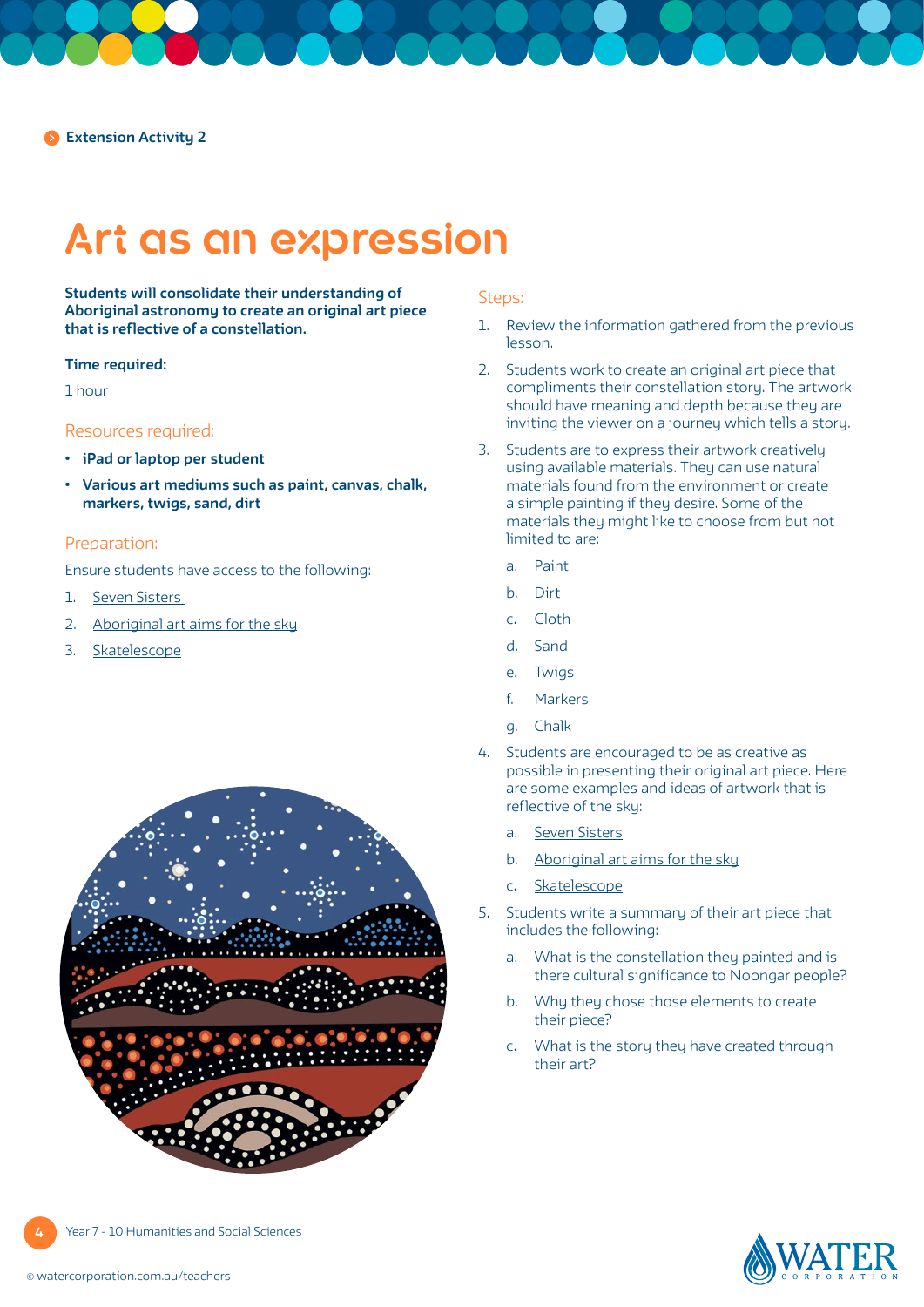<span id="page-4-0"></span>**Activity page – Charnock** 

**Charnock**

**1. One Noongar story is particularly important to the Joondalup area. It tells the story of a tall spirit woman called Charnock, in your own words describe the story of the Charnock woman.**



**2. The Charnock woman is special to the Joondalup region, what connection does she have with Pinjar Joondalup?**

**3. What happened to the spirit children when the Charnock woman realised what she had done was wrong?**

**4. What occurs every 33 years and what do Noongar people say when this happens?**



Year 7 - 10 Humanities and Social Sciences